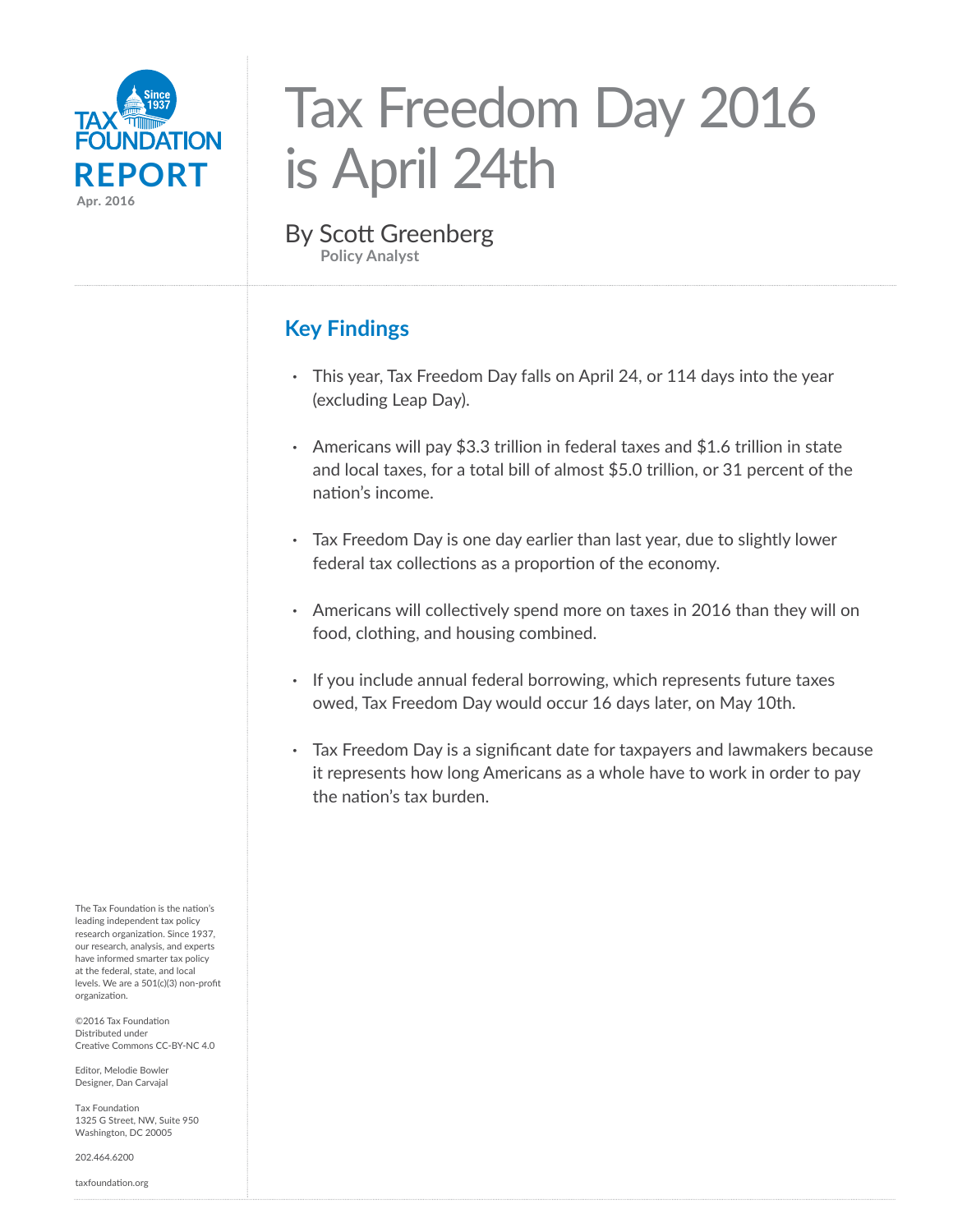## 2 **What Is Tax Freedom Day?**

Tax Freedom Day $\circledR$  is the day when the nation as a whole has earned enough money to pay its total tax bill for the year. Tax Freedom Day takes all federal, state, and local taxes and divides them by the nation's income. In 2016, Americans will pay \$3.34 trillion in federal taxes and \$1.64 trillion in state and local taxes, for a total tax bill of \$4.99 trillion, or 31 percent of national income. This year, Tax Freedom Day falls on April 24th, or 114 days into the year (excluding Leap Day).

### **What Taxes Do We Pay?**

This year, Americans will work the longest to pay federal, state, and local individual income taxes (46 days). Payroll taxes will take 26 days to pay, followed by sales and excise taxes (15 days), corporate income taxes (9 days), and property taxes (11 days). The remaining 7 days are spent paying estate and inheritance taxes, customs duties, and other taxes.

#### **Chart 1.**

#### America Will Spend More on Taxes in 2016 than It Will on Food, Clothing, and Housing Combined



**In 2016, America will pay 3.3 trillion in federal taxes and \$1.6 trillion in state and local taxes, for a total tax bill of \$4.9 trillion, or 31 percent of national income.**

**Source: Bureau of Economic Analysis; Tax Foundation calculations.**

## **Why Is Tax Freedom Day Earlier This Year?**

Tax Freedom Day is one day earlier than last year. This is due mainly to slightly lower projected federal tax collections, as a share of the U.S. economy. While federal individual income tax revenues are expected to rise as a share of the economy, federal corporate, payroll, and excise tax revenues are projected to fall.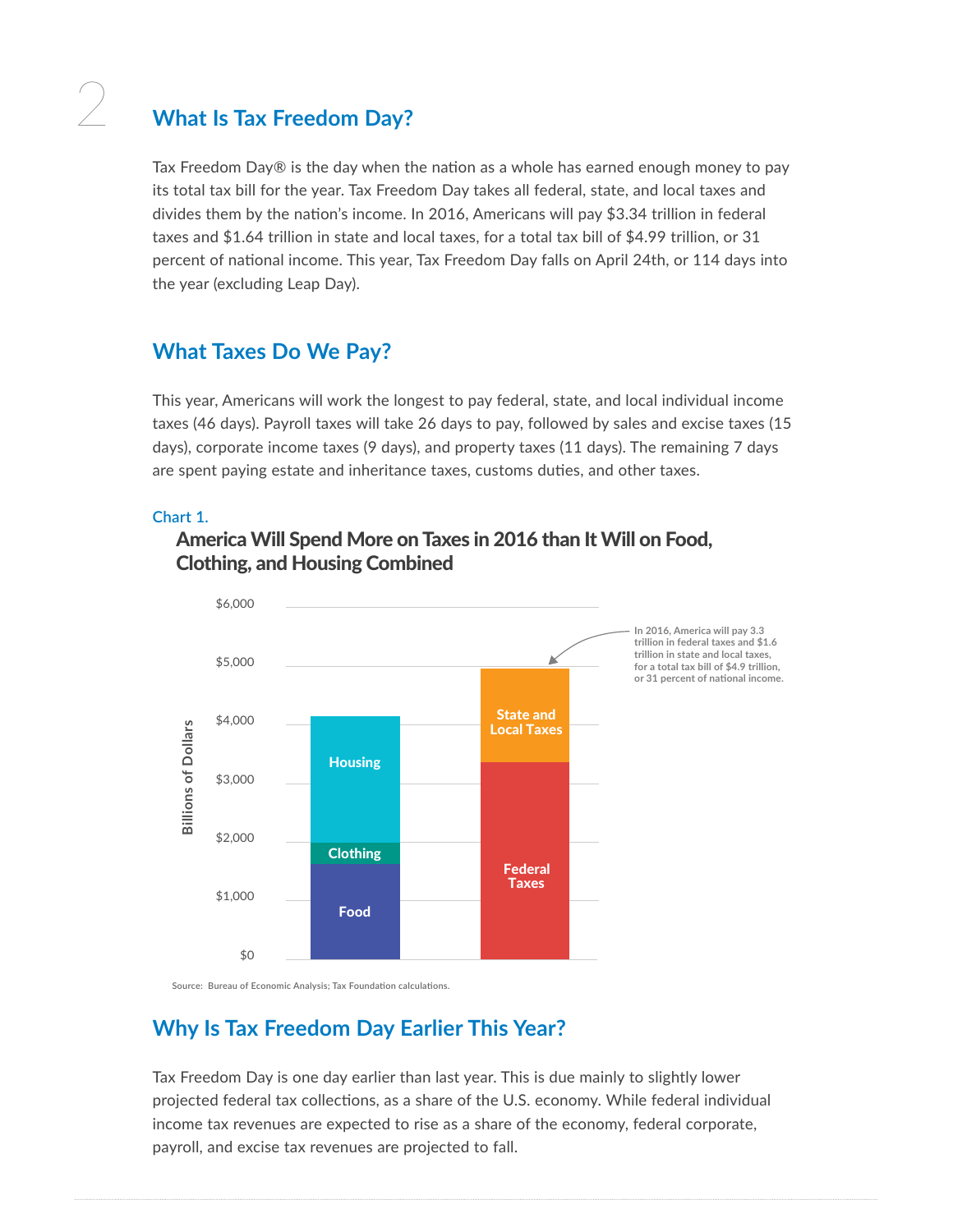# 3 **When Is Tax Freedom Day if You Include Federal Borrowing?**

Since 2002, federal expenses have surpassed federal revenues, with the budget deficit exceeding \$1 trillion annually from 2009 to 2012. In calendar year 2016, the deficit will grow significantly, to from \$592 billion to \$698 billion. If we include this annual federal borrowing, which represents future taxes owed, Tax Freedom Day would occur on May 10th, 16 days later. The latest ever deficit-inclusive Tax Freedom Day occurred during World War II on May 25, 1945.

#### **When Is My State's Tax Freedom Day?**

The total tax burden borne by residents of different states varies considerably due to differing state tax policies and the progressivity of the federal tax system. This means a combination of higher-income and higher-tax states celebrate Tax Freedom Day later: Connecticut (May 21), New Jersey (May 12), and New York (May 11). Residents of Mississippi will bear the lowest average tax burden in 2016, with Tax Freedom Day arriving for them on April 5. Also early are Tennessee (April 6) and Louisiana (April 7).



#### When Does Tax Freedom Day® 2016 Arrive in Your State?

**have collectively earned enough money to pay their federal, state, and local tax bill for the year. Source: Tax Foundation,** *Tax Freedom Day® 2016.*



**Chart 2.**